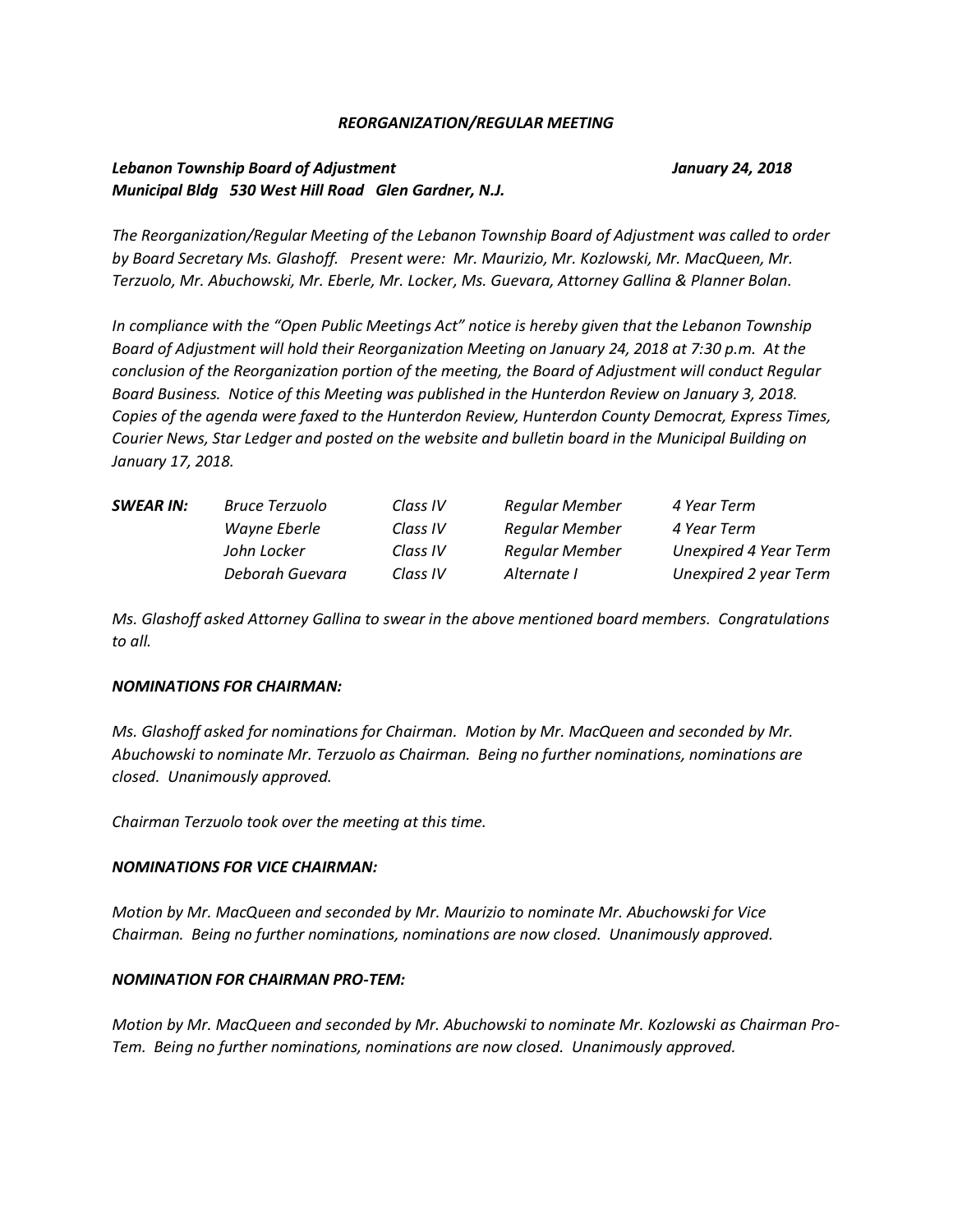### *APPOINTMENTS:*

*a. John Gallina, Esq. b. Michael Bolan, PP c. Stephen Risse, Engr. d. Gail W. Glashoff, Board Secretary e. Lucy Grozinski, Court Stenographer f. Guy Wilson, Esq. (Alternate Attorney) g. Jim Kyle, PP (Alternate Planner)* 

*Motion by Mr. Abuchowski and seconded by Mr. Kozlowski to appoint all of the above. Unanimously approved.*

### *ADOPT RESOLUTIONS:*

## *a. Authorizing Agreement for Professional Services*

*Ms. Glashoff briefly reviewed the Agreement for Professional Services. Motion by Mr. MacQueen and seconded by Mr. Locker to adopt the resolution for Professional Services. Unanimously approved.*

## *b. Annual Notice Schedule 2018*

*Ms. Glashoff briefly went over the Meeting Dates for the 2018 calendar year. Motion by Mr. MacQueen and seconded by Mr. Kozlowski to approve the Annual Notice Schedule for 2018. Unanimously approved.*

#### *ADOPT RESOLUTION FOR PAY TO PLAY:*

*Motion by Mr. MacQueen and seconded by Mr. Kozlowski to adopt the Resolution for Pay to Play. Unanimously approved.*

#### *ADOPT PROFESSIONAL CONTRACTS:*

- *a. John Gallina, Esq.*
- *b. Michael Bolan, PP*
- *c. Stephen Risse, Engr.*
- *d. Guy Wilson, Esq. (Alternate Attorney)*
- *e. Jim Kyle, PP (Alternate Planner)*

*Ms. Glashoff reviewed for the board contracts a thru d. The only contract with an increase of \$2.50 per hour was for the Engineer with all the others staying the same as last year. Planner Kyle contract will be*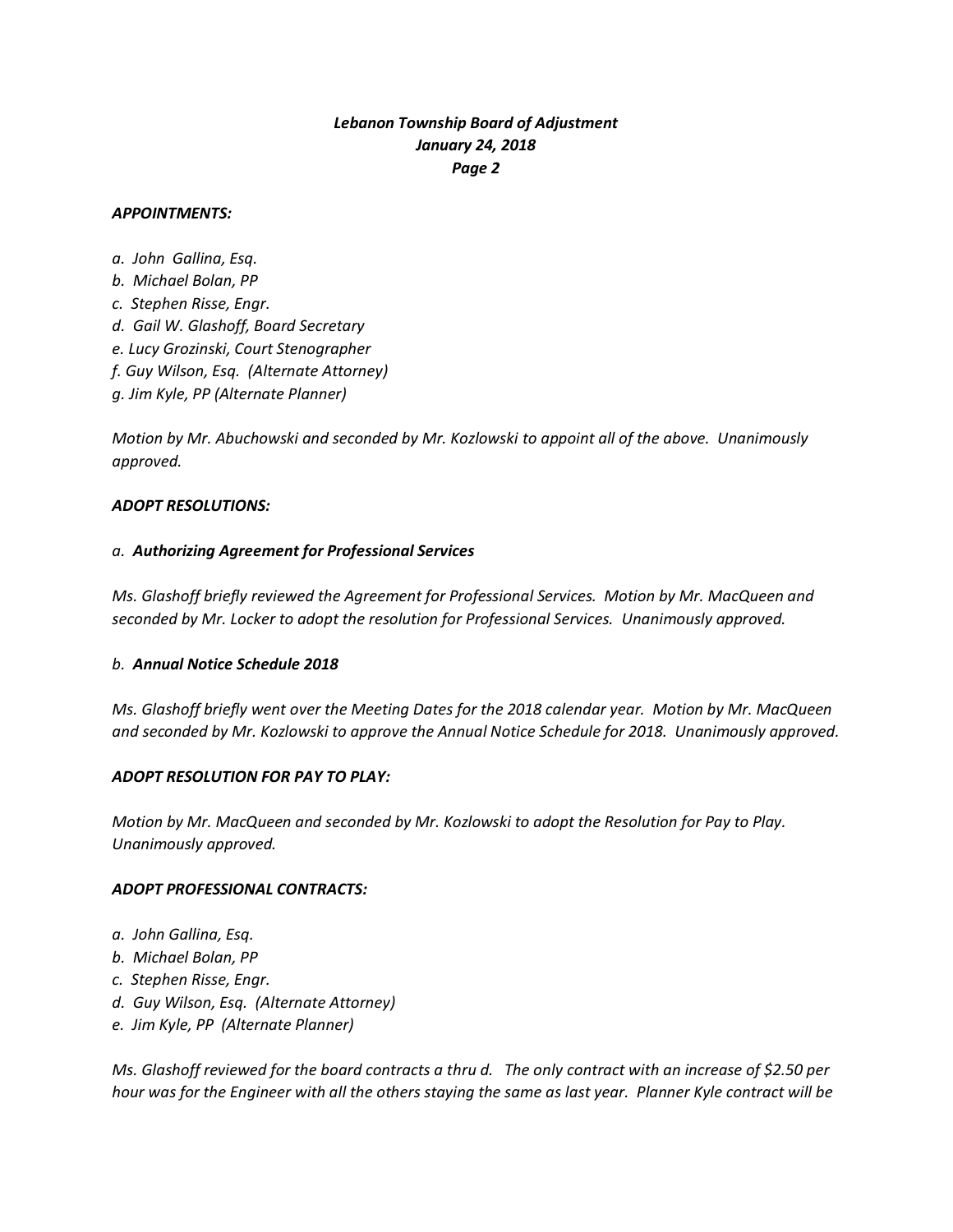*on the next agenda. Motion by Mr. Eberle and seconded by Mr. Locker to adopt the contracts as presented. Unanimously approved.*

### *APPOINT APPLICATION REVIEW COMMITTEE:*

*Last year's committee: Bruce Terzuolo, Andy Kozlowski, John Locker (Alternate Joe Maurizio)*

*Chairman Terzuolo asked Mr. Kozlowski and Mr. Locker if they would like to stay on the review committee and they agreed with Mr. Maurizio as the alternate. Motion by Mr. MacQueen and seconded by Mr. Eberle to appoint last year's committee for 2018. Unanimously approved.*

## *PRESENTATION OF MINUTES: November 29, 2017 Regular Meeting*

*Motion by Mr. MacQueen and seconded by Mr. Kozlowski to approve the minutes as presented. Unanimously approved by those eligible to vote with Mr. Terzuolo, Mr. Abuchowski and Ms. Guevara abstaining.*

#### *NEW BUSINESS:*

| Mansion Caterer's, LLC   | Block #38 | Lot #21 |
|--------------------------|-----------|---------|
| t/a Frungillo Caterer's  | Route 513 | R3/R5   |
| 215 Route 23 South       |           |         |
| Little Falls, N.J. 07424 |           |         |
|                          |           |         |

*PUBLIC HEARING d Variance – Use to hold events on a Farm Assessed Property*

*Attorney John Inglesino represented Mansion Caterer's and made a presentation to the board. Attorney Gallina announced that all the notices are in order. The following items were marked into evidence: A1- Affadavit of Proof of Service, A2-Certified List of Property Owners & Utilities, A3-Notice to Property Owners & Utilities, A4-POD Slips, A5-Proof of Publication in Newspaper, A6-Taxes Paid. At this time, Engineer/Planner Wayne Ingram was sworn in to give testimony. Engineer Ingram had the following marked into evidence: A7-Variance Plan, dated August 21, 2017, revised September 27, 2017, prepared by Wayne Ingram. Engineer Ingram stated the site is 19.42 acres and has a house, pool, tennis court, pond and several outbuildings. Engineer Ingram said they are not proposing any major changes to the property. The events would be held from Spring to mid-October. The property is being used for the boarding of horses using various paddocks. The pond is at the eastern end of the property. There is a large tennis court that is over by the stream. The events will take place on the tennis court which will be the primary location. The tennis court is approximately 50' by 210'. The tent(s) will be erected seasonally. Engineer Ingram noted that they will have portable bathrooms for each event. Electricity*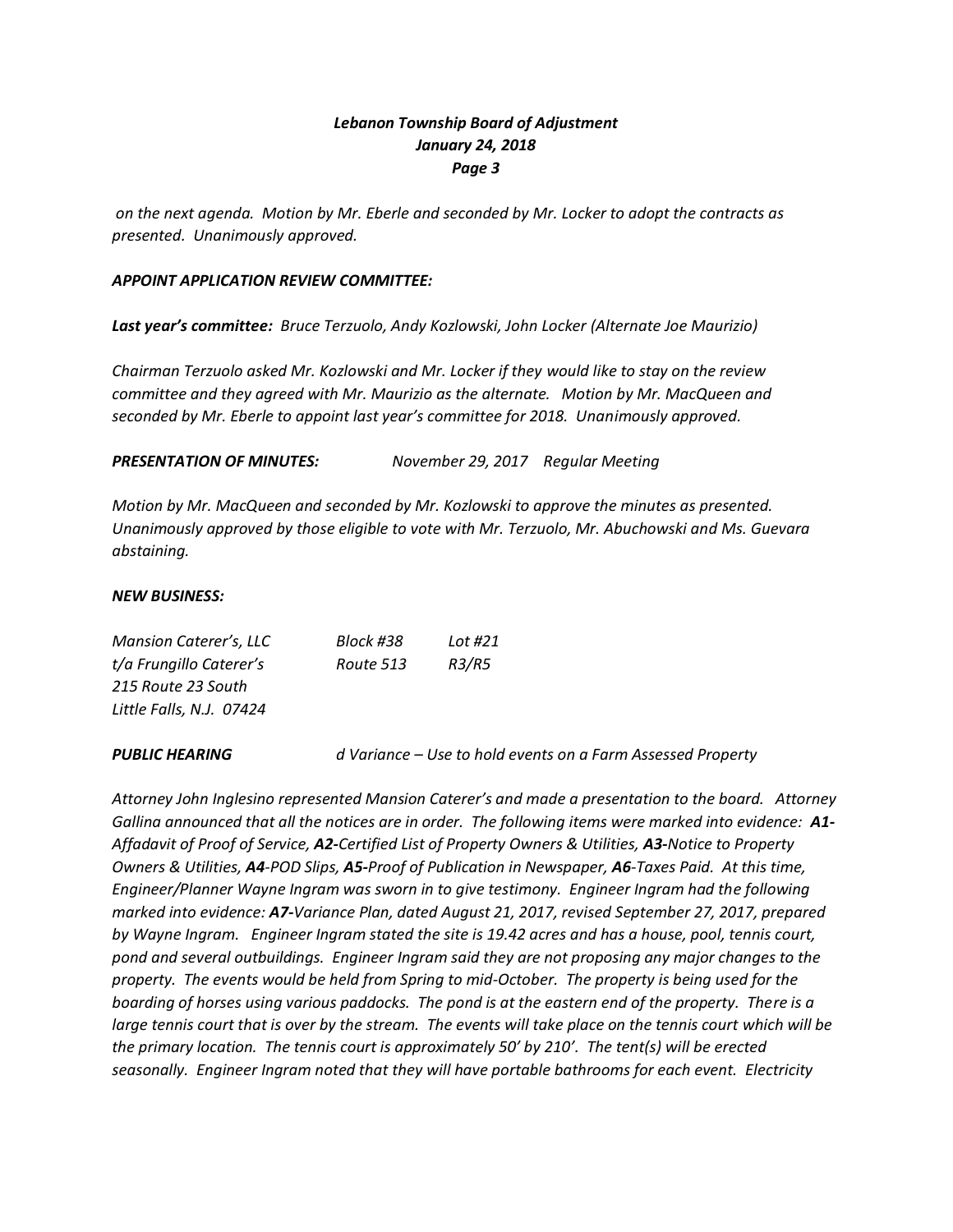*has already been installed at the tennis court. The music will be directed uphill into towards the wooded area for a buffer. Valet parking will be provided. At the conclusion of Engineer Ingram's testimony, Chairman Terzuolo asked if the board had any questions of Engineer Ingram. Mr. Kozlowski asked where the drop off area would be. Engineer Ingram said the guests will walk from the area by the house using the path going up to the tennis court which will not be that far to the tennis court. As people were dropped off the cars would be taken by the valets to the parking area. Mr. Kozlowski asked how many parking spaces were being provided. Engineer Ingram said approximately 50 parking spaces. The maximum number of guest would be between 100 & 200. Mr. MacQueen asked if the tent would stay up all through the season. Engineer Ingram said yes and noted that the tent would not be seen by neighboring properties. Mr. Eberle asked about security during the events. Engineer Ingram said Mr. Frungillo would be able to answer the question regarding security. Planner Bolan asked about water supply. Water will be brought in, also there will be no washing of dishes etc. At the conclusion of the board's questions, Chairman Terzuolo opened the hearing to the public for questions of Engineer Ingram. There were none.*

*Mr. Steward Ashton was sworn in to give testimony. Mr. Ashton said they have owned the property since 1984. Mr. Ashton said they board approximately 6 horses, they also raise chickens and have 3 donkeys. Mr. Ashton informed the board that he has entered into a lease agreement with Mansion Caterers who have exclusive rights to a portion of the property to hold events until December 31, 2027. At the conclusion of Mr. Ashton's testimony, the board had questions of the witness. When Chairman Terzuolo opened the hearing to the public for questions of the witness, there were none.* 

*The applicant Robert Frungillo was sworn in to give testimony. Mr. Frungillo stated the business was started by his parents over 50 years ago. He is a licensed caterer. Mr. Frungillo informed the board that they currently owns and leases 11 properties for events. Mr. Frungillo said he owns properties in Hope, Ringwood and Newark. Mr. Frungillo said they have catered over 1,000 events every year since 1973. Mr. Frungillo told the board they employ 50 full-time people and 100 part-time personnel. Mr. Frungillo said there is an event manager on site for every event. Mr. Frungillo informed the board that his managers have many years of experience along with being certified in lighting and crowd control. They have a server for every 10 guests. Mr. Frungillo stated the all the food is prepared off site and transported to the site in refrigerated vans and trucks from their commissary in Little Falls. The trucks are equipped with kitchens, warming trays and grills. The china, dinnerware and linens are rented for each event. When an event is over, all garbage is removed from the site. Mr. Frungillo said the host supplies all alcohol and his company supplies the certified bartenders. Mansion Caterers carries its own liquor liability insurance. Mr. Frungillo said the tenting used for these events are approximately 40' by 60'. Mr. Frungillo informed the board that these events are scheduled on Fridays, Saturdays and Sundays with hours ranging from afternoons to evenings with evening events ending by 11:00 p.m. Also, they are working on building relationship with area hotels in order to provide shuttle service to and from the Ashton Farm. Mr. Frungillo addressed the issue of rain and said that they will have 40-50 golf umbrellas available and canopies in the event of heavy rain. For those who have trouble walking to the tennis*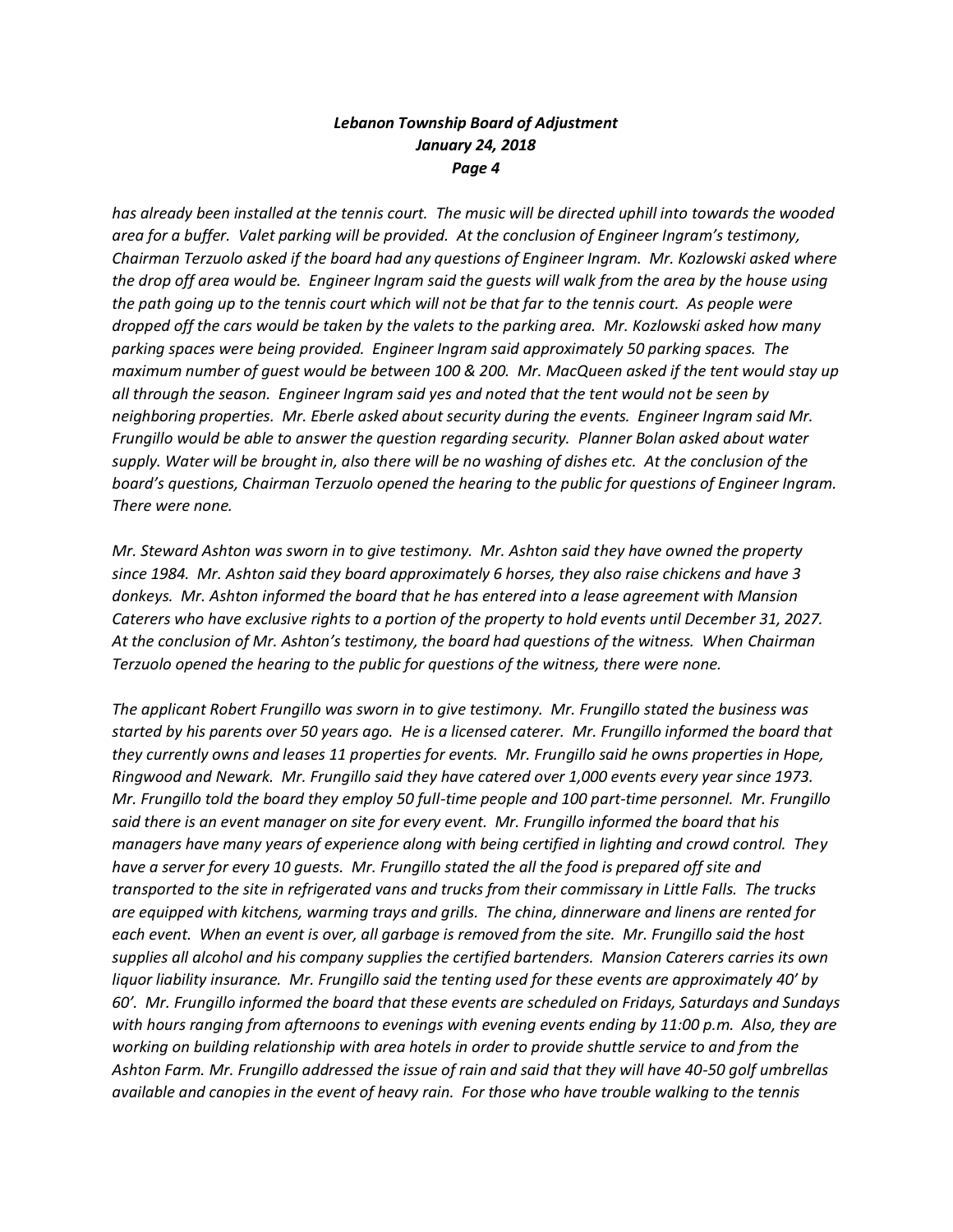*court, golf carts will be provided. At the conclusion of Mr. Frungillo testimony, Chairman Terzuolo asked if the board had any questions of the witness. Ms. Guevara asked about the hours for weddings. Mr. Frungillo said those events usually last 4-5 hours, but nothing after 11:00 p.m. Mr. Maurizio asked about the refrigeration whether diesel or electric would be used. Mr. Frungillo said they use diesel. The question came up regarding the pool and fencing. Mr. Frungillo indicated this would be addressed at Site Plan. Mr. Kozlowski asked why the Ashton Farm. Mr. Frungillo said the farm has an inviting rural character, very scenic and has good access from a County Road. Mr. Frungillo informed the board they will not have any corporate events, that 99% of the events will be weddings. Mr. MacQueen felt the music should end before 11:00 p.m. Mr. MacQueen asked Attorney Gallina if the cutoff time can be addressed at Site Plan. Attorney Gallina said yes. Chairman Terzuolo asked if Planner Bolan had any questions of the applicant. Planner Bolan addressed the noise issue stating that the State has decimal levels that are used to determine noise. At the conclusion of the board's questions, Chairman Terzuolo opened the hearing to the public. Mr. James Murray asked if they would be advertising for local staffing during these events. Mr. Frungillo said yes. Being no further questions from the public, Chairman Terzuolo announced that the board will take a 10 minute recess. The board recessed at 9:15 p.m.* 

*When the board reconvened at 9:25 p.m. Wayne Ingram give testimony as a Planner. Planner Ingram stated that the applicant is seeking a d1 Use Variance and addressed the positive and negative criteria. The property in question is in the R3/R5 Residential Zone and is located on a County Road. The property to the north is in a B1 neighborhood business zone. The nearest resident is 600' away from the Tennis Court where the events will take place. Planner Ingram noted there is no increase in the impervious coverage. The property is surrounded by woods. Planner Ingram addressed the special reasons which is needed for the d1 use variance. Planner Ingram stated that allowing the use variance would allow the farm operation to continue and preserving the rural character of the area. The proposed use will provide economic support toward expenses in maintaining the farm use. Planner Ingram said in addressing the negative criteria, granting the variance relief would not impact on the surrounding properties and would not be a substantial detriment to the public good. Planner Ingram stated that the proposed use is a nonintensive activity and promotes agritourism which helps to preserve farmland in New Jersey and provides economic support toward expense in maintaining the farm. At the conclusion of Planner Ingram's testimony, the board had no questions. There were no questions of the public.* 

*At this time, Planner Bolan was sworn in to give testimony on behalf of the Board. Planner Bolan stated that the applicant is bifurcating the application seeking a D Variance approval subject to a Site Plan Approval. Under 40:55D-2a speaks of the zoning purpose that clearly simplified the meaning of "special reasons" and that the site is particularly suited for the proposed use. Also a Use Variance requires an enhanced quality of proof to show that the proposed use is not inconsistent with the zone plan. Planner Bolan stated that this type of use requires that the site plan identify specifically the measures to reduce the impact on other properties regarding matters as lighting, traffic control, crowds, aesthetics and drainage runoff. Planner Bolan also noted that the board may impose reasonable hours of operation. At*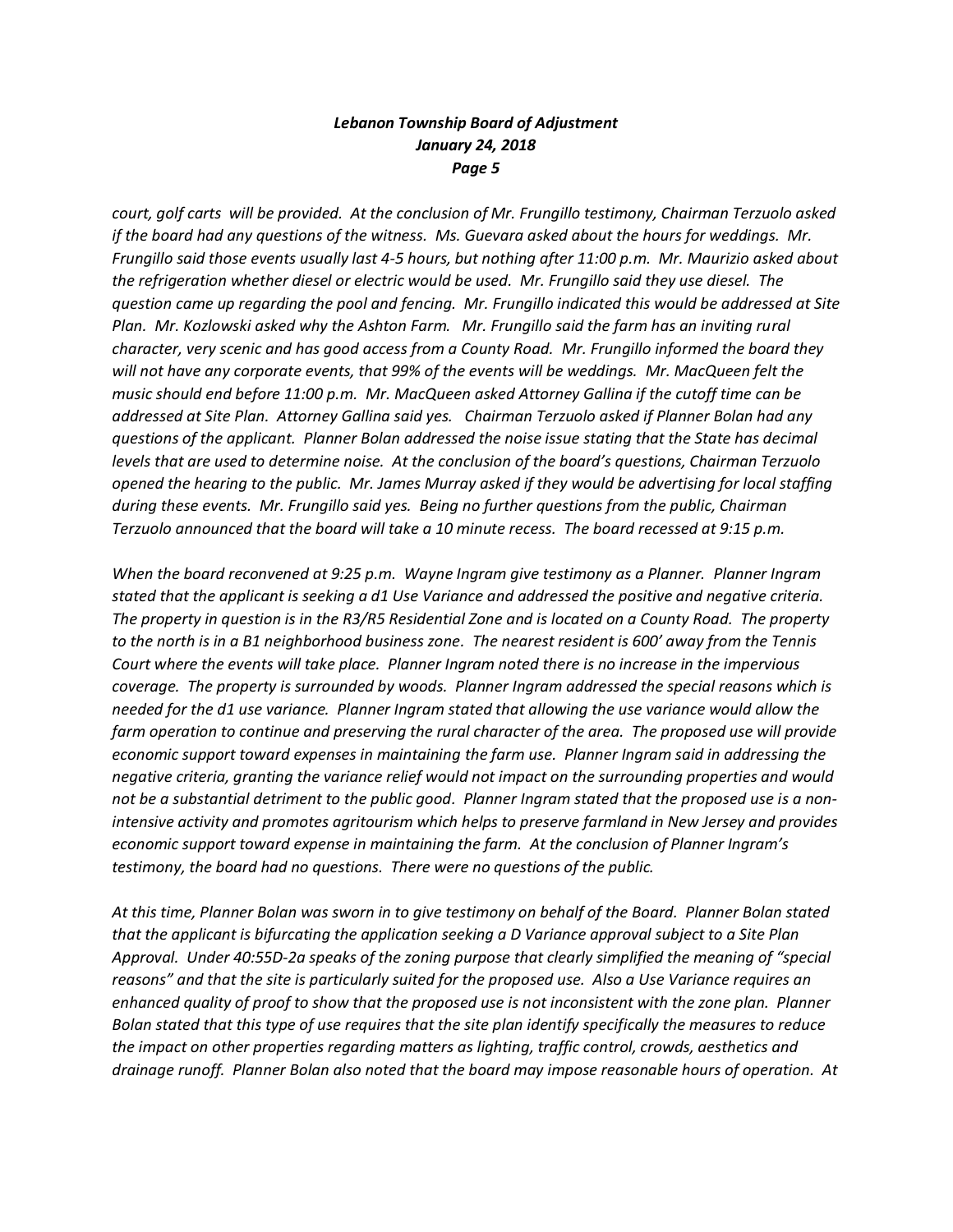*the conclusion of Planner Bolan's testimony, the board had no questions of Planner Bolan. Chairman Terzuolo opened the hearing to the public for questions. There were none. Chairman Terzuolo opened the hearing for comments and statements. The following people made statements, James Murray, noted that the tennis court would not be visible from neighboring properties. Lori Ann Williams stated she has no concerns regarding noise or lighting from events held at the farm. Darla Daniels stated that her wedding was held at the Ashton Farm.* 

*Chairman Terzuolo announced that the evidence taking portion of the hearing is now closed. Attorney Inglesino gave his summation at this time. At the conclusion of the summation, the board deliberated. At the conclusion of the board's deliberations, motion by Mr. Abuchowski and seconded by Mr. Locker to grant the d1 Use Variance relief bifurcating the application permitting the hosting of events at the property with the following conditions:*

- *a. The applicant shall obtain all other necessary approvals from outside agencies having jurisdiction.*
- *b. The applicant will pay all necessary fees and escrows payable in connection with the application.*
- *c. Seating for the events will be held at the existing tennis court on the property.*
- *d. All food preparation done off site and all cleaning such as washing dishes and cleaning equipment will be done off site. All waste and recyclables generated during the event will be taken away at the conclusion of the event.*
- *e. The approval of the use variance shall be conditioned upon the granting of the required site plan approval as well as all required subsequent approvals by the Board of Adjustment.*

| ROLL CALL | <b>Yes:</b> Mr. Maurizio | Mr. Abuchowski | <b>Abstain:</b> Ms. Guevara |  |
|-----------|--------------------------|----------------|-----------------------------|--|
|           | Mr. Kozlowski            | Mr. Eberle     |                             |  |
|           | Mr. MacQueen             | Mr. Locker     |                             |  |
|           | Mr. Terzuolo             |                |                             |  |

*Attorney Gallina will prepare the Resolution to be on the next Board Agenda of February 28, 2018.*

## *PRESENTATION OF BILLS:*

|                       | Total: \$1,724.00                               |
|-----------------------|-------------------------------------------------|
| d. HCP&Z Admin.       | $$ 15.00 - Dues 2018 (Board Secretary)$         |
| c. Court Stenographer | \$250.00 - January 24, 2018 Meeting             |
|                       | \$609.00 - Mansion/Frungillo Caterer's (Escrow) |
| b. Michael Bolan, PP  | \$265.00 - Attend ZBA Mtg 11/29/2017            |
|                       | \$325.00 - Mansion/Frungillo Caterer's (Escrow) |
| a. John Gallina, Esq. | \$260.00 - Attend ZBA Mtg 11/29/2017            |